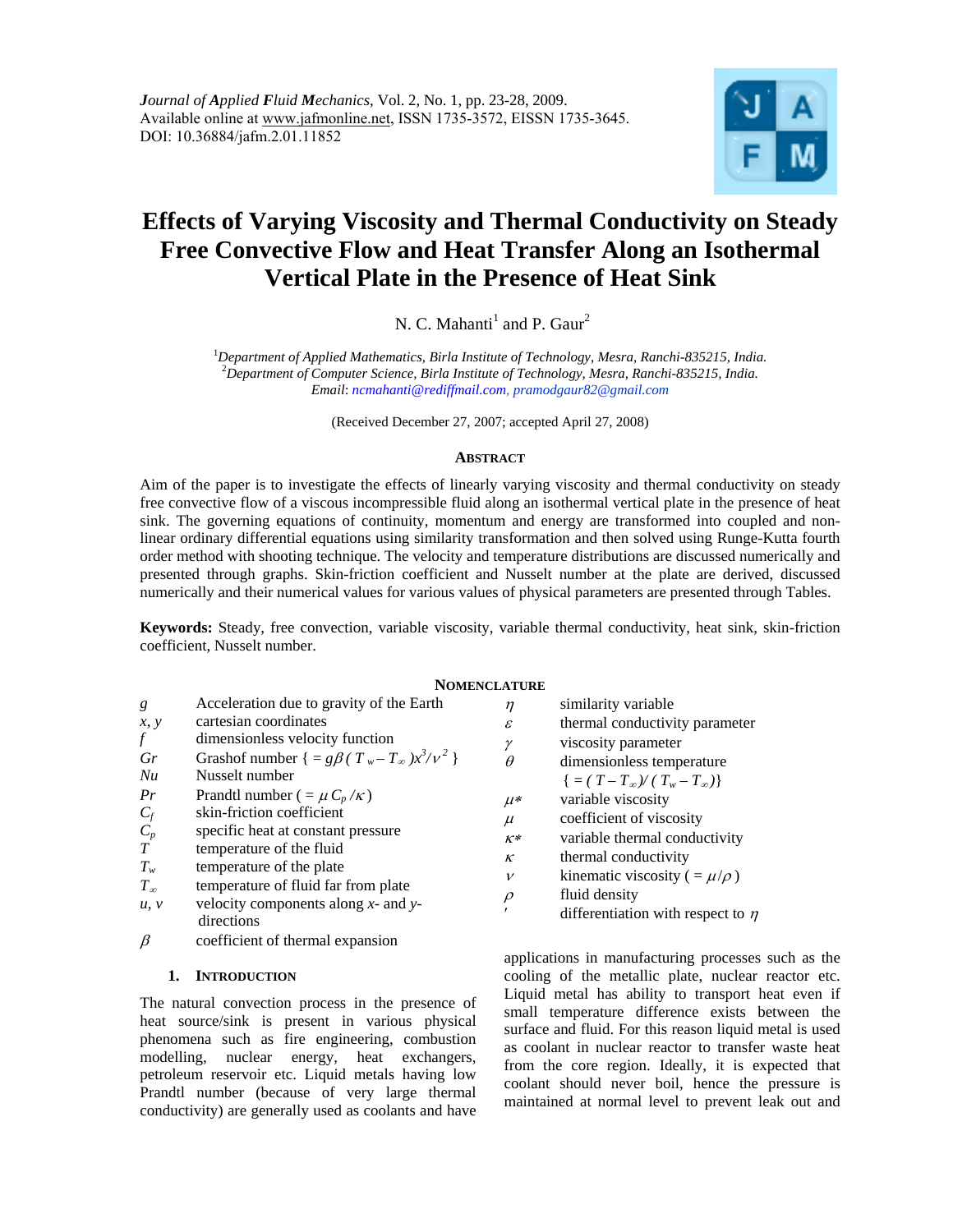accidents. Further, temperature stability is desired for coolant. In this context, different parameter affecting the heat transfer must be studied carefully for proper and optimal performance of engineering system. Ostrach (1952) presented the similarity solution of natural convection along vertical isothermal plate. Kay (1966) reported that thermal conductivity of liquids with low Prandtl number varies linearly with temperature in range of 0°F to 400°F. Arunachalam and Rajappa (1978) considered forced convection flow of liquid metals (having low Prandtl number) with variable thermal conductivity and derived explicit closed form of analytical solution. Carey and Mollendorf (1978) studied the effect of temperature dependent viscosity on free convective fluid flow. Crepeau and Clarksean (1997) discussed similarity solution of natural convection with internal heat generation which decays exponentially. Chaim (1998) studied heat transfer in fluid flow of low Prandtl number with variable thermal conductivity. Chamkha and Khaled (2001) obtained similarity solution of natural convection on an inclined plate with internal heat generation / absorption in presence of transverse magnetic field. Seddeek and Salem (2005) discussed the effect of variable viscosity and thermal diffusivity on mixed convection flow along vertical stretching sheet.

It is known that physical properties e.g. viscosity, thermal conductivity of fluids change with temperature. In most of the studies concerned with natural convection, generally, the simultaneous effect of temperature dependent viscosity and thermal conductivity occur. When these effects are included, the flow and heat transfer characteristic may change considerably. Hence, aim of the paper is to investigate the effects of varying viscosity and thermal conductivity on free convection flow of a viscous incompressible fluid and heat transfer along an isothermal vertical plate in the presence of heat sink.

#### **2. FORMULATION OF THE PROBLEM**

Consider steady laminar two-dimensional free convection flow of a viscous incompressible fluid along a vertical plate kept at constant temperature  $T_w$ , in the presence of heat sink *Q*. The *x*-axis is taken along the plate and *y*-axis is normal to the plate. Incorporating the Buossinesq approximation within the boundary layer, the governing equations of continuity, momentum and energy [Schlichting (1968), Bansal (1977)], respectively are given by

$$
\frac{\partial u}{\partial x} + \frac{\partial v}{\partial y} = 0, \qquad (1)
$$

$$
u\frac{\partial u}{\partial x} + v\frac{\partial u}{\partial y} = \frac{1}{\rho}\frac{\partial}{\partial y}\left(\mu^*\frac{\partial u}{\partial y}\right) + g\beta(T - T_\infty), \quad (2)
$$

$$
\rho C_p \left( u \frac{\partial T}{\partial x} + v \frac{\partial T}{\partial y} \right) = \frac{\partial}{\partial y} \left( \kappa^* \frac{\partial T}{\partial y} \right) + Q \,. \tag{3}
$$

The boundary conditions are  $y = 0$ :  $u = 0, v = 0, T = T_w$ 

$$
y \to \infty : u = 0, T = T_{\infty}.
$$
 (4)

The variable viscosity [Carey and Mollendorf (1978)] and thermal conductivity [Kay (1966), Seddeek and Salem (2005)] are considered to vary linearly with temperature as given below, respectively

$$
\mu^* = \mu \left[ 1 + \gamma \left( \theta - \frac{1}{2} \right) \right],\tag{5}
$$

$$
\kappa^* = \kappa \left[ 1 + \varepsilon \,\theta \right].\tag{6}
$$

 $\gamma$  and  $\varepsilon$  are fluid characteristic and measure of the steepness of relation between the viscosity and thermal conductivity with temperature.

#### **3. METHOD OF SOLUTION**

Introducing the stream function  $\psi(x, y)$  such that

$$
u = \frac{\partial \psi}{\partial y} \text{ and } v = -\frac{\partial \psi}{\partial x}, \qquad (7)
$$

where 
$$
\psi(x, y) = 4\psi(\eta) \left(\frac{Gr}{4}\right)^{\frac{1}{4}}
$$
 and the similarity

variable 
$$
\eta = \frac{y}{x} \left( \frac{Gr}{4} \right)^{\frac{1}{4}}
$$
. (8)

Following Crepeau and Clarksean (1997), the heat sink is taken as given below

$$
Q = S\left\{ \kappa \left( \frac{T_w - T_\infty}{x^2} \right) \left( \frac{Gr}{4} \right)^{\frac{1}{2}} (T - T_\infty) \right\},\tag{9}
$$

where *Gr* is the Grashof number and  $S(< 0)$  is heat sink parameter.

Substituting equations  $(8)$  and  $(9)$  into the equations  $(2)$  and  $(3)$ , along with the equations  $(5)$  and  $(6)$ , the resulting non-linear ordinary differential equations are  $\mathcal{L}$  $\ddot{\phantom{a}}$ 

$$
\{1 + \gamma (\theta - \frac{1}{2})\}f''' + \gamma \theta f'' - 2f'^2 + 3ff'' + \theta = 0, \quad (10)
$$
  
and

$$
(1 + \varepsilon \theta)\theta'' + \varepsilon {\theta'}^2 + 3\Pr{\theta}f + S\theta = 0.
$$
 (11)

It is observed that the equation (1) is identically satisfied by  $\psi(x,y)$ . The boundary conditions are reduced to

$$
f(0) = 0, f'(0) = 0, f'(\infty) = 0, \theta(0) = 1 \text{ and } \theta(\infty) = 0.
$$
\n(12)

The governing boundary layer equations (10) and (11) are coupled non-linear differential equations and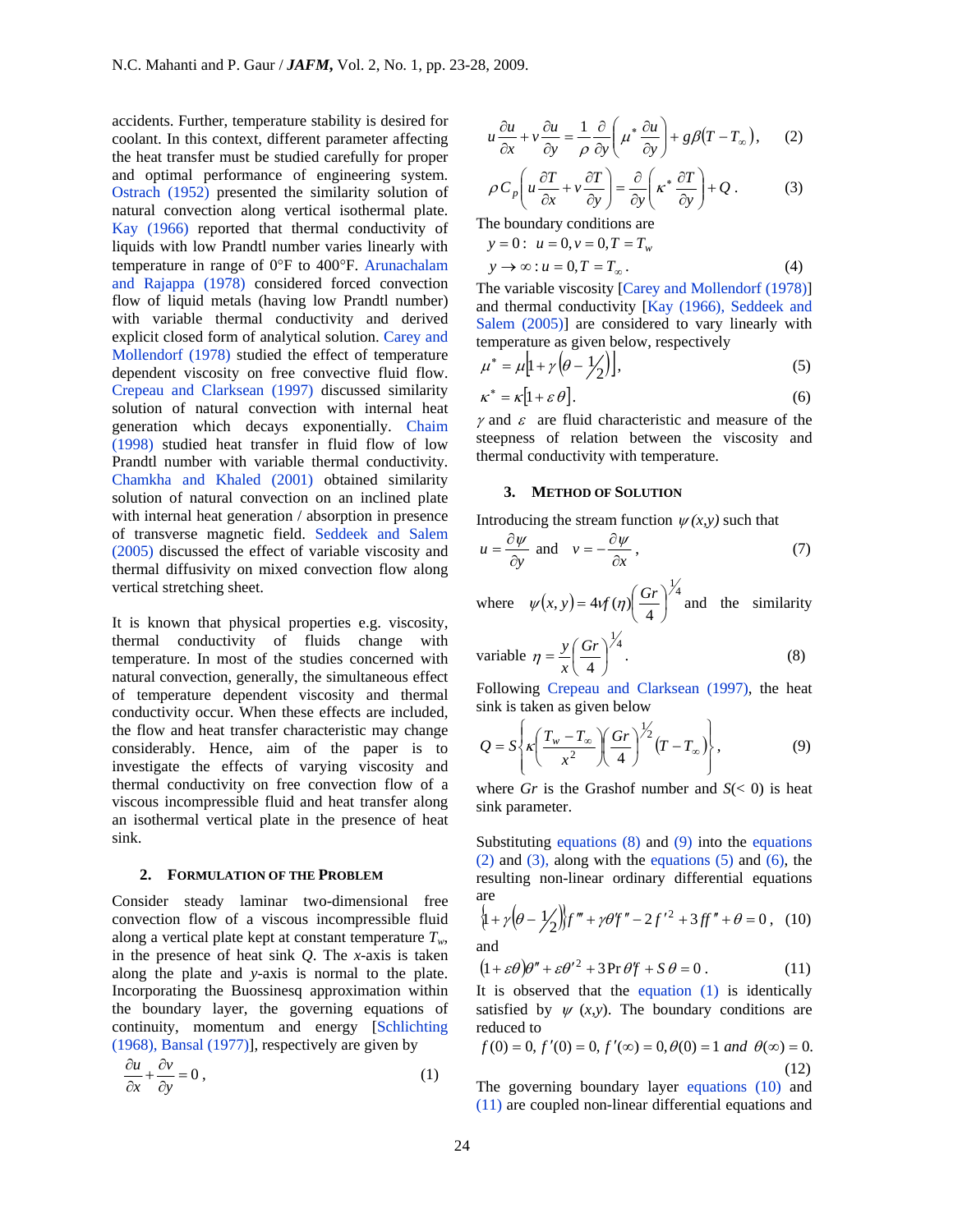solved using Runge-Kutta fourth order technique alongwith double shooting technique [Conte and Boor(1981)]. First of all, the higher order non-linear coupled differential equations (10) and (11) are decomposed into system of first order differential equations as given below

$$
\frac{\partial f}{\partial \eta} = U = f_1(\eta, f, U, V, \theta, W), \quad f(0) = 0, \quad (13)
$$

$$
\frac{\partial U}{\partial \eta} = V = f_2(\eta, f, U, V, \theta, W), \quad U(0) = 0,
$$
 (14)

$$
\frac{\partial V}{\partial \eta} = f_3(\eta, f, U, V, \theta, W) =
$$
\n
$$
\left(-\gamma W V + 2U^2 - 3f V - \theta\right) \left\{\psi + \gamma \left(\theta - \frac{1}{2}\right)\right\}, \quad V(0) = ?
$$
\n(15)

$$
\frac{\partial \theta}{\partial \eta} = W = f_4(\eta, f, U, V, \theta, W), \quad \theta(0) = 1, \quad (16)
$$

$$
\frac{\partial W}{\partial \eta} = f_5(\eta, f, U, V, \theta, W) =
$$
\n
$$
\left[ -\varepsilon W^2 - 3 \Pr W f - S \theta \right] / (1 + \varepsilon \theta), \quad W(0) = ?
$$
\n(17)

Now with the help of shooting technique *V(0)* and *W(0)* are approximated, as explained by Conte and Boor (1981). Hence the system of equations (13) to (17) is reduced to a system of initial value problem which is solved using Runge-Kutta technique. While shooting, to get the value of *V(0)* and *W(0)*, care has been taken to shoot in steps and the shoots are improved in stages. While solving the system of equations, the step size is kept 0.005.

#### **4. SKIN-FRICTION COEFFICIENT**

Skin-friction coefficient at the plate is given by

$$
C_f = 2\left(1 + \frac{\gamma}{2}\right)(Gr)^{-\frac{1}{4}} f''(0). \tag{18}
$$

### **5. NUSSELT NUMBER**

The rate of heat transfer in terms of the Nusselt number at the plate is given by

$$
Nu = -(1+\varepsilon)(Gr)^{-1/4} \theta'(0). \tag{19}
$$

#### **6. PARTICULAR CASES**

- 1. In the absence of heat sink and for constant thermal conductivity i.e.  $S = 0$ ,  $\varepsilon = 0$ ; the results of present paper are reduced to those obtained by Carey and Mollendorf (1978) and Hossain et.al. (2001).
- 2. In the absence of heat sink and constant viscosity and thermal conductivity i.e  $S = 0$ ,  $\gamma = 0$  and  $\varepsilon =$ 0; the results of present paper are reduced to

those obtained by Crepeau and Clarksean (1997) and Chamkha and Khaled (2001).

#### **7. RESULTS AND DISCUSSION**

It is observed from Table 1 that the numerical values of  $f''(0)$  and  $\theta'(0)$  for  $\varepsilon = 0.0$  and  $S = 0$  obtained in the present paper are in good agreement with those obtained by Hossain et.al (2001) and Cary & Mollendorf (1978).

It is seen from Table 2 that the numerical results of  $\theta$  '(0) of present paper are in good agreement with those obtained by Chamkha et.al (2001) and Crepeau & Claksean (1997) when  $\gamma = 0.0$ ,  $\varepsilon = 0.0$  and  $S = 0.0$ .

Table 3 represents the values of  $f''(0)$  and  $-\theta'$  (0) for different values of Pr and *S* as these are required for the evaluation of skin-friction and Nusselt number. It is seen that with the increase in the Prandtl number the skin-friction decreases, while the rate of heat transfer increases. The decrease in heat sink parameter S causes decrease in the skin-friction and increase in the rate of heat transfer. With the increase in the value of  $\varepsilon$ , skin-friction increases, while rate of heat transfer decreases. On the contrary, as the value  $\gamma$  increases skin-friction and rate of heat transfer decreases irrespective of the value of *S*.

Figure 1 represents that with the increase in the value Pr the velocity profiles decrease considerably when  $0.1 \leq Pr \leq 1.0$ . Also it can be observed that boundary layer thickness also decreases considerably with increase in Prandtl number. It is interesting to note that the maximum of velocity profiles is achieved at almost same value of  $\eta$ . The temperature profiles and thermal boundary layer thickness decrease with the increase in Prandtl number which is seen from Fig. 2. It is observed from Figs. 3 and 4 that both velocity and temperature profiles decrease with the decrease in heat sink parameter *S*. Both the boundary layer and thermal boundary thicknesses decrease with decrease in heat sink parameter *S*.

Figures 5 and 6 show that variation of thermal conductivity affects velocity and temperature profiles. With the increase in the value of  $\varepsilon$ , the velocity and temperature of fluid increase, hence the variation of thermal conductivity cannot be neglected in case of low Prandtl number. From Figs. 7 and 8, effects of variation in viscosity on the velocity of fluid is seen near the plate, while negligible effect is noted on the temperature of fluid. In the case of lower values of  $\gamma$ , the velocity profiles are steeper and on temperature profiles the effects are negligible.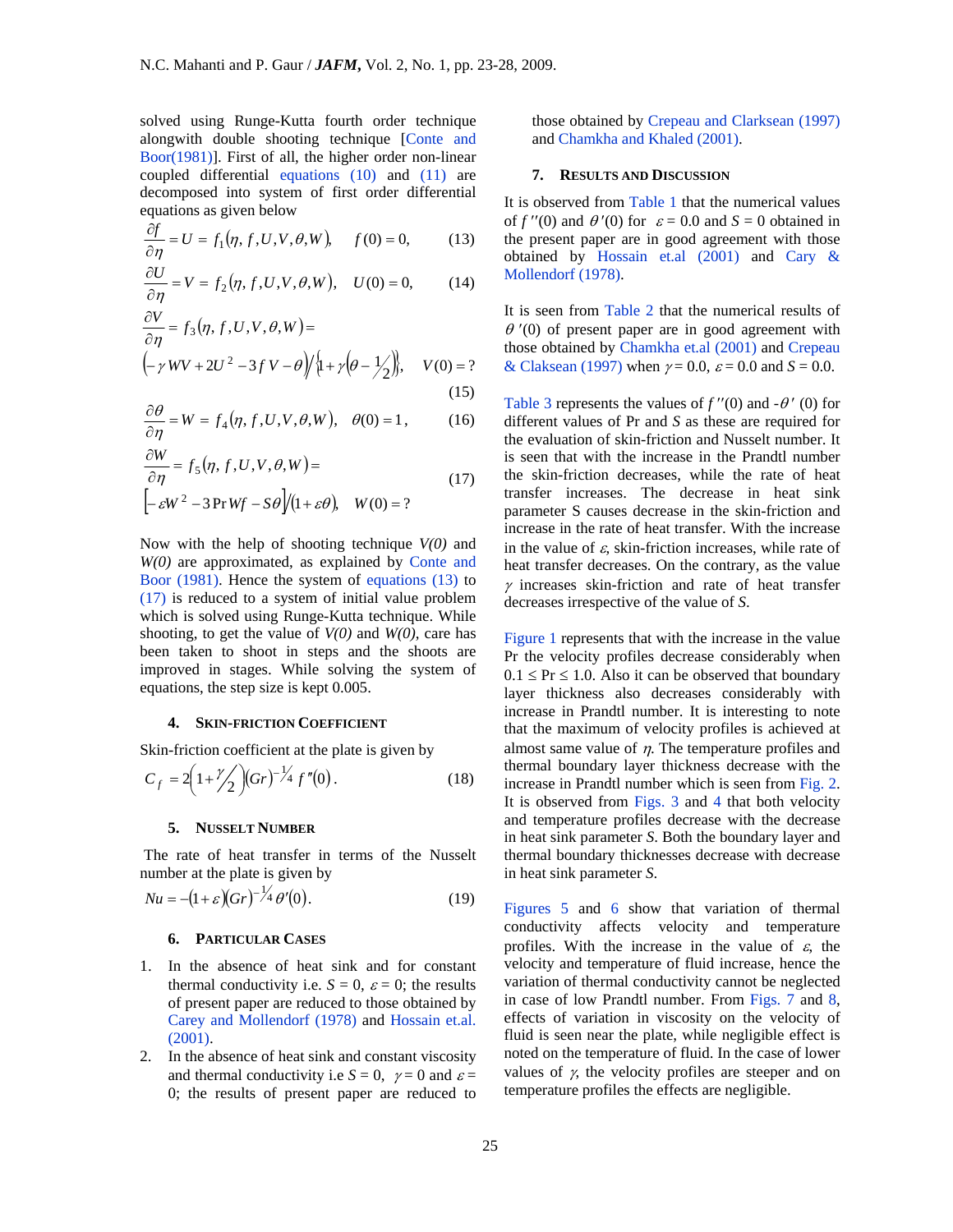# **8. CONCLUSIONS**

- 1. The velocity and the temperature of the fluid decrease with the increase in Prandtl number.
- 2. The velocity and thermal boundary layers thickness decrease with increase in Prandtl number.
- 3. The velocity and the temperature of the fluid decrease with the decrease in heat sink parameter *S*.
- 4. The velocity and thermal boundary layers thickness decrease with decrease in heat sink parameter *S*.
- 5. The increase in thermal conductivity parameter  $\varepsilon$ increases the velocity and temperature of fluid irrespective of value of heat sink parameter *S*.
- 6. The increase in viscosity parameter  $\gamma$  decreases the velocity of fluid near the plate however the effect of viscosity parameter  $\gamma$  is negligible on the temperature of the fluid.
- 7. Skin-friction coefficient increases, while rate of heat transfer decreases with the increase in Prandtl number.
- 8. Skin-friction coefficient decreases, while rate of heat transfer increases with the decrease in the heat sink parameter *S*.
- 9. Skin-friction coefficient increases, while rate of heat transfer decreases with the increase in thermal conductivity parameters.
- 10. Skin-friction increases with the increase in viscosity parameter  $\gamma$  and the effects are negligible in the case of rate of heat transfer.

#### **REFERENCES**

- Arunachalam, M. and N.R. Rajappa (1978). Forced convection in liquid metals with variable thermal conductivity and capacity. *Acta Mechanica* 31, 25-31.
- Bansal, J.L. (1977). *Viscous Fluid Dynamics*, Oxford & IBH Pub. Co., New Delhi, India.
- Carey, V.P. and J.C. Mollendorf (1978). Natural convection in liquid with temperature dependent viscosity. *Proc.*  $6^{th}$  International Heat Transfer *Conference*, Toronto, 2, 211-217.
- Chaim, T.C. (1998). Heat transfer in a fluid with variable thermal conductivity over stretching sheet. *Acta Mechanica* 129, 63-72.
- Chamkha, A.J. and A.R.A. Khaled (2001). Similarity solutions for hydromagnetic simultaneous heat and mass transfer by natural convection from an inclined plate with internal heat generation or absorption. *Heat and Mass Transfer* 37, 117-123.
- Conte, S.D. and C. Boor (1981). *Elementary Numerical Analysis*, McGraw-Hill Book Co., New York.
- Crepeau, J.C. and R. Clarksean (1997). Similarity solution of natural convection with internal heat generation. *ASME J. of Heat Transfer* 119, 183-185.
- Ostrach, S. (1952). An analysis of laminar free convective flow and heat transfer about a flat plate parallel to direction of the generating body force. *NACA Technical Report* 1111.
- Kay, W.M. (1966). *Convective Heat and Mass Transfer.* McGraw-Hill Book Co., New York.
- Seddeek, M.A. and A.M. Salem (2005). Laminar mixed convection adjacent to vertical continuously stretching sheet with variable viscosity and variable thermal diffusivity. *Heat and Mass Transfer* 41, 1048-1055.
- Schlichting, H. (1968). *Boundary Layer Theory*, McGraw-Hill Book Co., New York.

| results obtained by Trossain et.al (2001) and early $\alpha$ monentum (1770). |                      |              |                           |              |               |              |  |
|-------------------------------------------------------------------------------|----------------------|--------------|---------------------------|--------------|---------------|--------------|--|
|                                                                               | Hossain et.al (2001) |              | Carey & Mollendorf (1978) |              | Present paper |              |  |
|                                                                               | f"(0)                | $\theta'(0)$ | $\cdot$ "(0)              | $\theta'(0)$ | f"(0)         | $\theta'(0)$ |  |
| 0.0                                                                           | 0.6421               | $-0.5671$    | 0.6422                    | $-0.5671$    | 0.642187      | $-0.567145$  |  |
| 0.8                                                                           | 0.5050               | $-0.5469$    | 0.5050                    | $-0.5469$    | 0.505014      | $-0.546940$  |  |
| l.6                                                                           | 0.4222               | $-0.5281$    | 0.4233                    | $-0.5315$    | 0.422341      | $-0.531531$  |  |
| $-1.6$                                                                        | 2.0411               | $-0.6514$    | 2.0416                    | $-0.6514$    | 2.041617      | $-0.651368$  |  |

**Table 1** Values of  $f''(0)$  and  $\theta'(0)$  for different values of  $\gamma$  when Pr = 1.0 and  $S = 0$  are compared with the results obtained by Hossain et.al (2001) and Carey & Mollendorf (1978).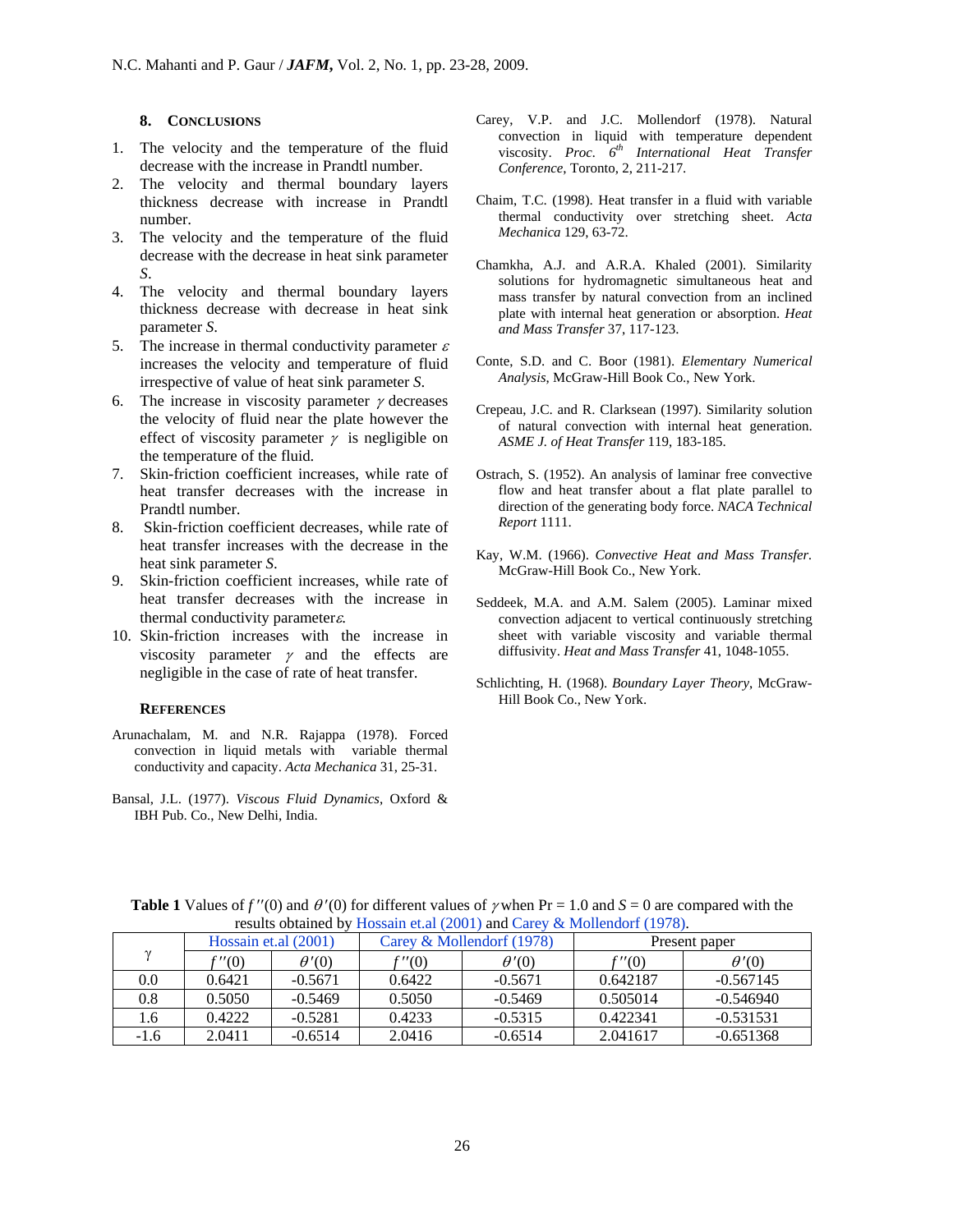| Pr  | Chamkha et.al (2001) | $(2001)$ and Crepeau equational $(177)$ when $0 = 0.0$ .<br>Crepeau & Clarksean (1997) | Present paper |  |
|-----|----------------------|----------------------------------------------------------------------------------------|---------------|--|
|     | $\theta'(0)$         | $\theta'(0)$                                                                           | $\theta'(0)$  |  |
|     | $-0.2119$            | $-02302$                                                                               | $-0.230136$   |  |
| 1.0 | $-0.5646$            | $-0.5671$                                                                              | $-0.567145$   |  |
| l0  | $-1.1720$            | $-1.169$                                                                               | $-1.166270$   |  |

**Table 2** Values of  $θ'$  (0) for different values of Pr are compared with the results obtained by Chamkha et.al  $(2001)$  and Crepeau & Clarksean (1997) when  $S = 0.0$ .

|                     | $\gamma = -0.4$ |                | $\nu = 0.0$ |                | $\gamma = 0.4$ |                |
|---------------------|-----------------|----------------|-------------|----------------|----------------|----------------|
| $S = 0.0$           | f''(0)          | $-\theta'$ (0) | f''(0)      | $-\theta'$ (0) | f''(0)         | $-\theta'$ (0) |
| $Pr = 0.01$         |                 |                |             |                |                |                |
| $\varepsilon = 0.0$ | 1.118735        | 0.081007       | 0.987754    | 0.080592       | 0.8918468      | 0.080222       |
| $\varepsilon = 0.1$ | 1.221255        | 0.076171       | 0.9913039   | 0.075793       | 0.895466       | 0.075456       |
| $\varepsilon = 0.3$ | 1.127786        | 0.068516       | 0.997233    | 0.068196       | 0.901519       | 0.07910        |
| $S = 0.0$           |                 |                |             |                |                |                |
| $Pr = 0.023$        |                 |                |             |                |                |                |
| $\varepsilon = 0.0$ | 1.083838        | 0.120014       | 0.952202    | 0.119131       | 0.856223       | 0.118351       |
| $\varepsilon = 0.1$ | 1.088379        | 0.112941       | 0.956866    | 0.112134       | 0.860912       | 0.111420       |
| $\varepsilon = 0.3$ | 1.096049        | 0.101735       | 0.964749    | 0.101046       | 0.868843       | 0.100435       |
| $S = -0.1$          |                 |                |             |                |                |                |
| $Pr = 0.023$        |                 |                |             |                |                |                |
| $\varepsilon = 0.0$ | 0.960866        | 0.332112       | 0.828767    | 0.331572       | 0.733861       | 0.331110       |
| $\varepsilon = 0.1$ | 0.969182        | 0.311975       | 0.836995    | 0.311474       | 0.741909       | 0.311044       |
| $\varepsilon = 0.3$ | 0.983516        | 0.280223       | 0.851179    | 0.279784       | 0.755798       | 0.279407       |
| $S = -0.2$          |                 |                |             |                |                |                |
| $Pr = 0.023$        |                 |                |             |                |                |                |
| $\varepsilon = 0.0$ | 0.898653        | 0.457014       | 0.768852    | 0.456592       | 0.676233       | 0.456237       |
| $\varepsilon = 0.1$ | 0.908308        | 0.429227       | 0.778209    | 0.428831       | 0.676824       | 0.427979       |
| $\varepsilon = 0.3$ | 0.925107        | 0.385430       | 0.794511    | 385078         | 0.700987       | 0.384781       |

**Table 3** Values of  $f''(0)$  and  $-\theta'(0)$  for different values of Pr and *S*.



**Fig. 1.** Velocity distribution versus  $\eta$  when  $\varepsilon = 0.0$ ,  $\gamma = 0.0$  and *S* = 0.0.



**Fig. 2.** Temperature distribution versus  $\eta$  when  $\varepsilon = 0.0$ ,  $\gamma = 0.0$  and  $S = 0.0$ .